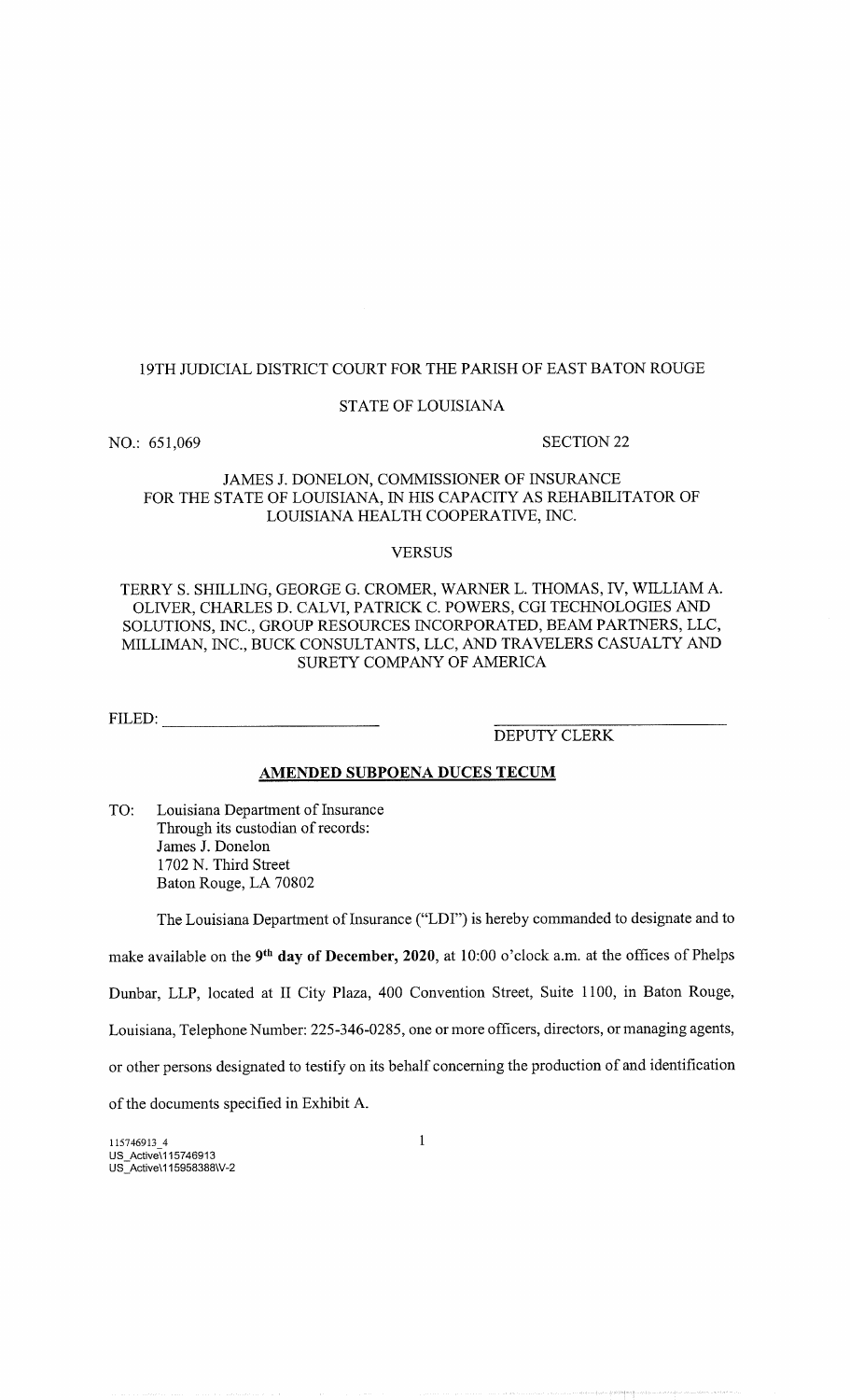This subpoena and deposition may be satisfied by producing certified copies via secure FTP to Milliman, Inc.'s counsel of record at justine.margolis@dentons.com and catharine.luo@dentons.com or, if necessary, mailing certified copies to the offices of Dentons US LLP, Attn: Steven Clark 4520 Main Street, Suite 1100, Kansas City, MO 64111-7700, unless a different place is established by mutual agreement of the parties hereafter, before the date set for the deposition in lieu of the designated deponent's appearance at the deposition.

Should you decline to produce any document otherwise responsive to this subpoena based upon a claim of privilege, you are ordered to produce, at the place and time designated above, a log of all documents for which such privilege is claimed, including the basis for the privilege claimed, a description of said document, the authors and recipients thereof, and the date such document was created and/or transmitted. Furthermore, to the extent there are documents that contain communications that you claim are privileged and other communications or writings, you are ordered to produce the document in a form where all communications that you allege to be privileged have been redacted.

This subpoena complies with and is issued pursuant to the provisions of Article 1354 et. seq., and 1463(B) of the Louisiana Code of Civil Procedure.

In accordance with La. C.C.P. Articles 1462 (C) and 1463, each document should be produced as it is kept in the usual course of business. Parameters for production under this subpoena duces tecum are contained in Exhibit A attached hereto. Your failure to comply with this subpoena shall subject you to the penalties prescribed by law.